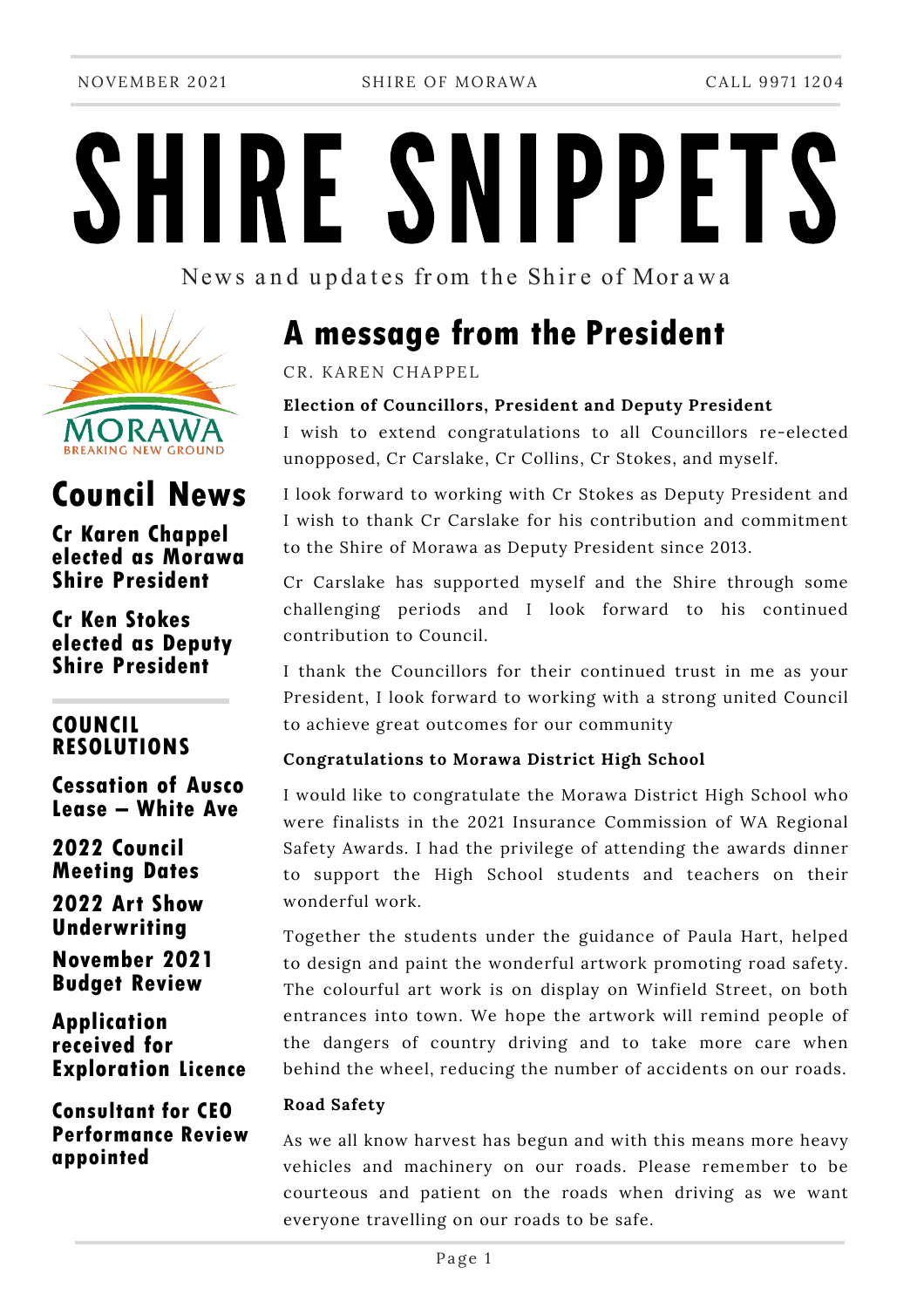# **Morawa Shire Council President and Deputy President Elected Council News**

At the Special Council Meeting on 18 October 2021, Cr Karen Chappel and Cr Ken Stokes were elected unopposed to the positions of Shire President and Deputy Shire President respectively for the Shire of Morawa Council.

## **Local Government Minister Announces Reform Package**

On 10 November 2021, Minister for Local Government, Hon John Carey BA MLA, announced that sweeping reforms to the Local Government Act have been released for consultation. These are the most significant reforms to the Act in the 25 years since it was passed. The reforms are open for comment until 4 February 2022 via [www.dlgsc.wa.gov.au/lgactreform](http://www.dlgsc.wa.gov.au/lgactreform) There are definitely a few areas that will impact how the Shire of Morawa operates.

## **COUNCIL RESOLUTIONS – 21 OCTOBER 2021**

## **Cessation of Ausco Lease**

Council confirmed the termination of the Lease between the Shire and Ausco Modular Pty Ltd of a Portion of Lot 511, White Avenue, Morawa and accept that Ausco Modular Pty Ltd have met all their obligations in terms of removal of property and site make good provisions.

## **Council Representatives of Morawa Shire Audit Committee, Northern Country Zone and North Midlands Regional Road Group**

Council appointed Cr Chappel as the voting delegate for Northern Country Zone with Cr Stokes as the proxy delegate. Cr Stokes was appointed as the Council delegate for the Regional Road Group – North Midlands Subgroup with Cr Collins as the proxy delegate. The whole Council was appointed as delegates to the Audit Committee.

## **Superannuation for Elected Members**

Council did not support the proposed WALGA recommendation that the Local Government Act 1995 be amended to require Local Governments to pay Elected Members a superannuation amount equivalent to the superannuation guarantee.

## **Application for Exploration Licence**

With respect to Application for Exploration Licence – No.70/5912 & No.70/5913 on Various Lots and reserves, Council raised no objection in principle to the Application subject to the conditions outlined.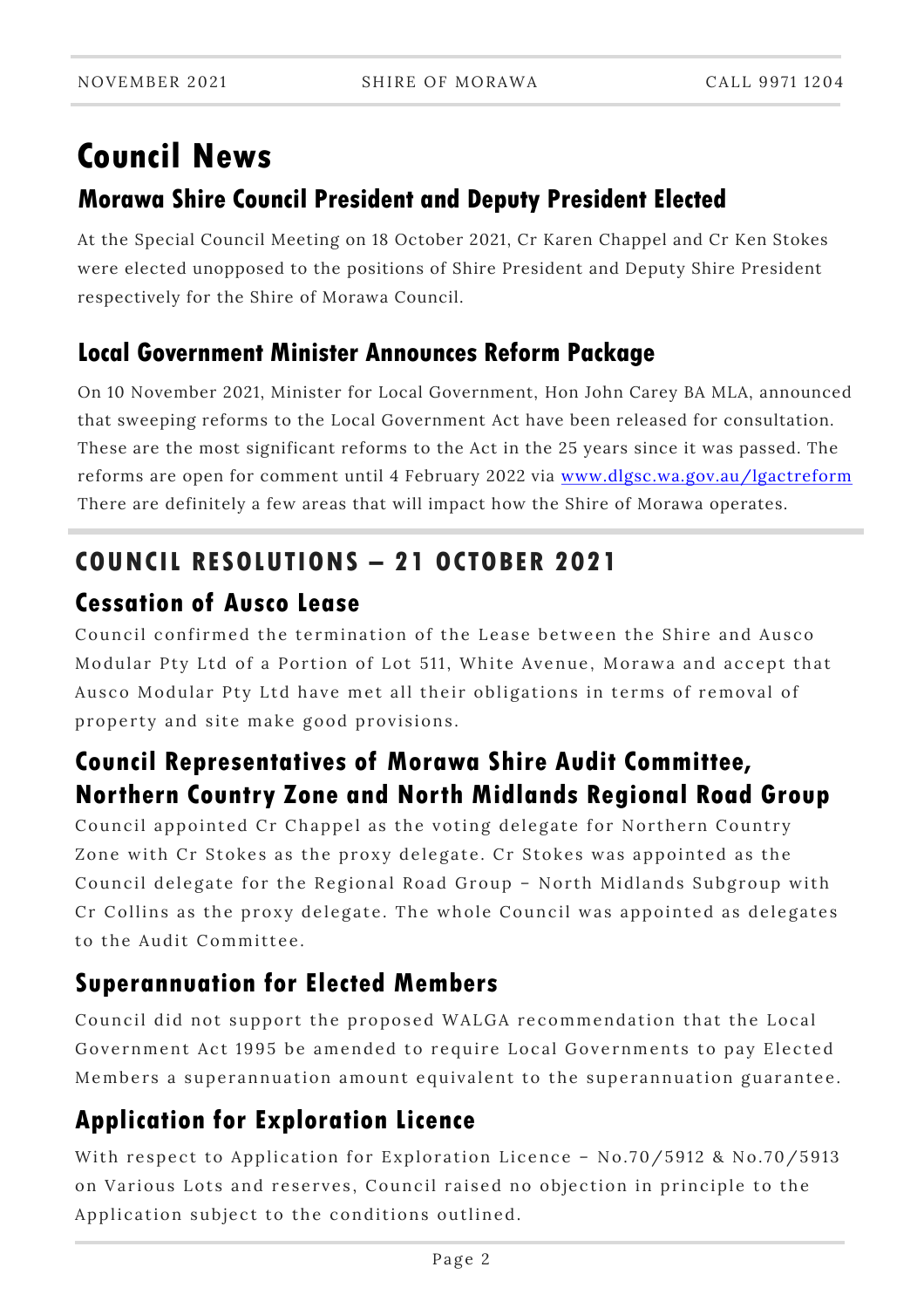## **COUNCIL RESOLUTIONS – 16 NOVEMBER 2021**

## **2022 Art Show Underwriting**

Council confirmed that the deliver of the Morawa Art Show in 2022 was a priority and that the Shire would underwrite the whole event if an alternate sponsor could not be found, given Karara Mining have withdrawn their sponsorship. The overall event budget is approximately \$70,000 including \$20,000 of prize money.

## **2022 Council Meeting Dates**

Council resolved to continue to hold Council meetings on the third Thursday of each month (no meeting in January) at 5:30pm. Although next year the meeting in September will be held at the earlier time of 1:30pm and representatives from the Morawa District High School will be invited to attend the meeting as part of their civic governance education.

## **November 2021 Budget Review**

Council adopted to amend a variety of budget lines given the financial year is now over a quarter of the way through and the Shire can respond to actual events. Of specific note: A \$30,000 increase in expenditure on the Sport Precinct Clubhouse (Golf/Bowling Club) project – offset by an unbudgeted contribution from the golf and bowling club of \$30,000, repainting of doctor's surgery building, air con and other building renovations at various houses, income from youth grant, reduced loss on sale of plant assets, various depreciation adjustments, \$20,000 community benefit income from Egan Rothsay mining – set to be used to introduce a BBQ and water fountain in the town centre, reduced expenditure on the election, increase in standpipe income and expenditure.

## **CEO Performance Review Process**

Council is required to review the CEO's performance annually and to facilitate this process in an independent manner, Council have resolved to appoint Strategic Leadership Consulting to lead the process.

#### NEXT ORDINARY COUNCIL MEETING

## **16 DECEMBER 2021**

View full details of all Council Meetings at: [www.morawa.wa.gov.au/council-meetings](http://www.morawa.wa.gov.au/council-meetings)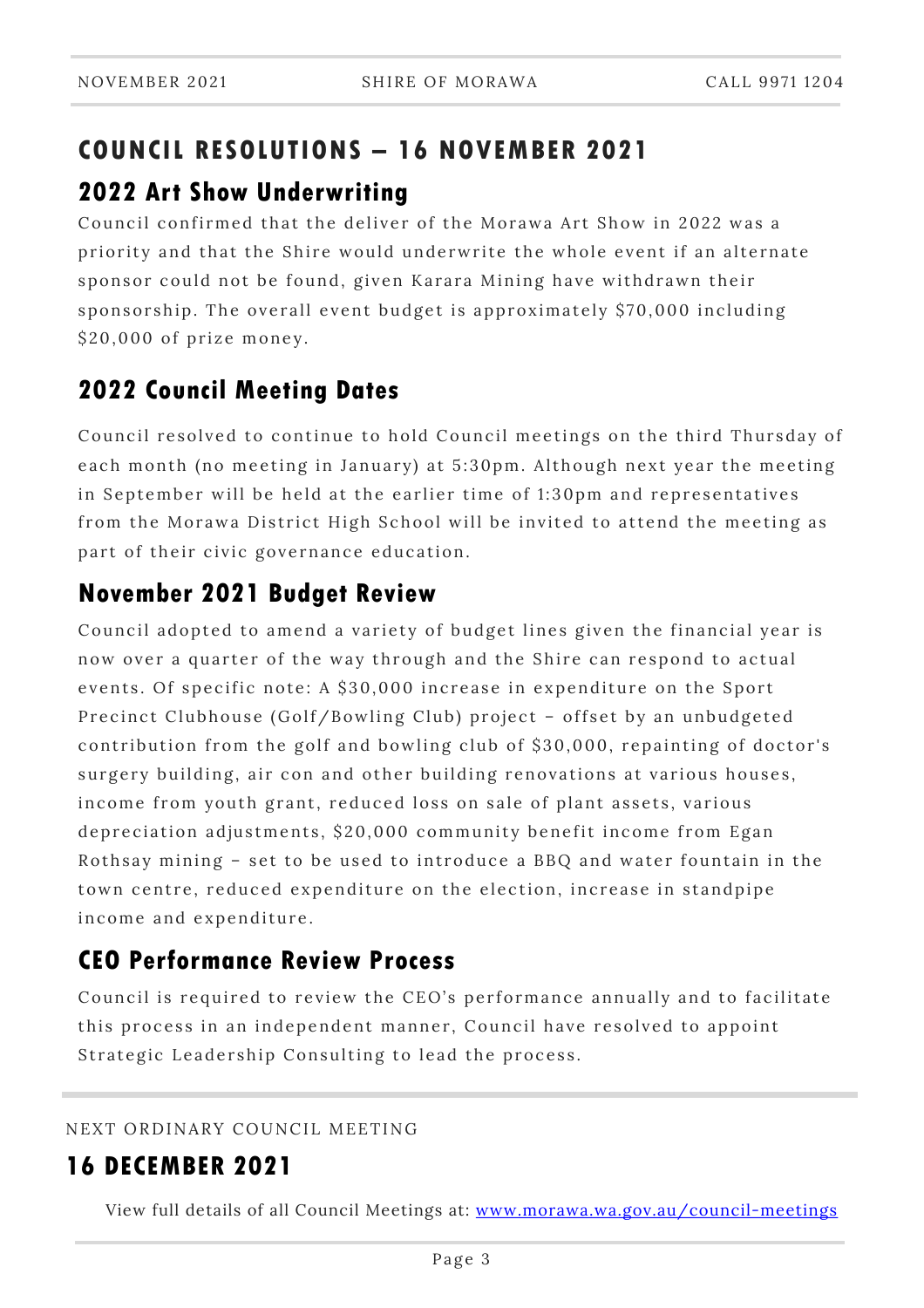# **Shire Project Updates**

## **Resealing of the Airport Apron - Complete**

The Shire has completed the sealing of the apron to improve the safety of the facility, alleviating the issue of loose stones being thrown up behind planes on the previously deteriorated surface. to improve CASA compliance. This project was made possible through Department of Transports, Regional Airport Development Scheme grant contributions.



## **Old Road Board Building**

Works are progressing well at trying to bring the old facility back to life. Painting has made the building look fresher, new flooring in the foyer and old chambers has been installed and a new kitchenette area is almost ready to be used. A few more finishing touches are to be completed such as a Universal Access Toilet and timber floor sanding and sealing. The Shire is pleased to announce that an arrangement is being worked through with DFES, Department of Communities and other Cyclone recover operators for them to make use of a portion of the facility over the next 12-18 months whilst they continue to provide essential services to our community.

## **Golf and Bowling Club**

The works repainting the outside of the building encountered a few delays, but the end result looks fantastic and adds a fresh new face to the exterior of the building. Internal repaints are close to completion and the new commercial kitchen benches have been installed. New flooring is ready for install and the new air-conditioning has been well used and appreciated by the contractors and will be invaluable to keep the facility cool during the hot summer months.

## **Roads Update – Yalgoo Road**

Clearing of the Morawa-Yalgoo Road has been completed ready for the gravel sheeting of edges.

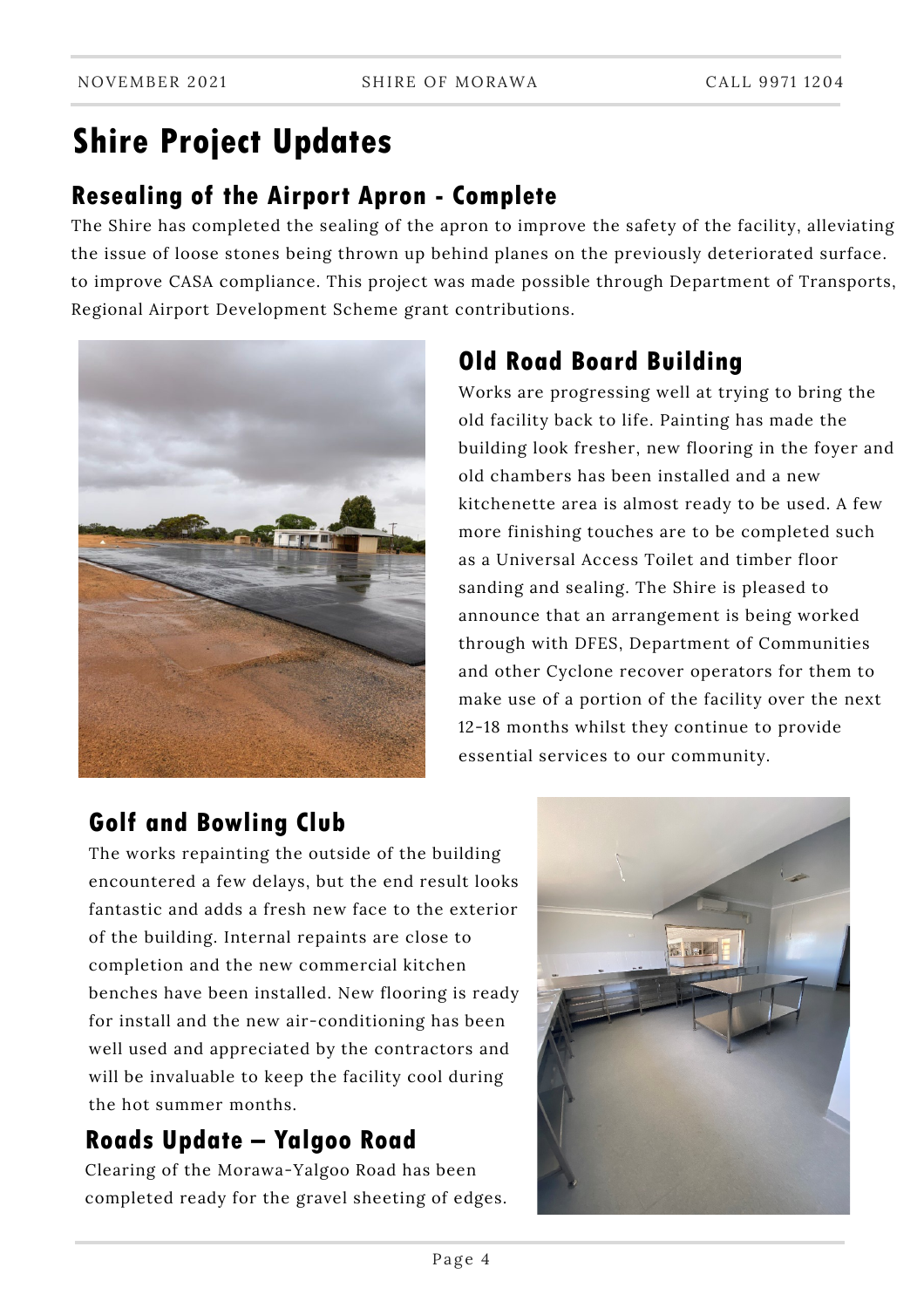# **Community News**

### **Morawa Swimming Pool Update**

The Shire would like to welcome Allee and Aimee who are running the Morawa swimming pool this season as well as opening the Morawa Youth Centre. If you haven't met them yet, come down and visit the Swimming pool during opening hours and say hello, they are doing a fantastic job providing this service so all our community members can enjoy our awesome swimming facility.



## **Prohibited Burning Period**

The Shire of Morawa is now in the Prohibited Burning Period so be careful when doing anything that could potentially start a fire as we need to work together and keep our community safe. Inspections of properties will be carried out to ensure they comply with appropriate fire hazard reduction and fire break requirements.

Keep an eye on emergency.wa.gov.au for information on the latest Total Fire Bans or Bushfire Warnings. To sign up for the Shire of Morawa Total Fire Ban text messaging service, visit the Shire of Morawa, or contact us via email to [admin@morawa.wa.gov.au](mailto:admin@morawa.wa.gov.au) with your name and mobile phone number to be added to the Total Fire Ban text service list.

## **Christmas Opening Hours**

The Shire Office and Depot will be closed from 4pm on Friday 24 December 2021 to 9am on Wednesday 5 January 2022.

The Jones Lake Landfill will be closed Saturday 25 December, Sunday 26 December and Saturday 1 January, normal hours will apply the rest of the Christmas/New Year period.

The Morawa Swimming Pool will be closed Saturday 25 December, Sunday 26 December and Saturday 1 January, but will be open on the public holidays on 27 December and 3 January, normal hours will apply the rest of the Christmas/New Year period.

## **Road Closure for Christmas Festival**

The Morawa CRC has been busy organizing the Morawa Christmas street festival and latenight shopping in conjunction with our local businesses. Please be aware that there will be road closure on Winfield street between the intersections of Davis Street and White Ave from 3:30pm to 10pm on Friday 3rd December 2021.